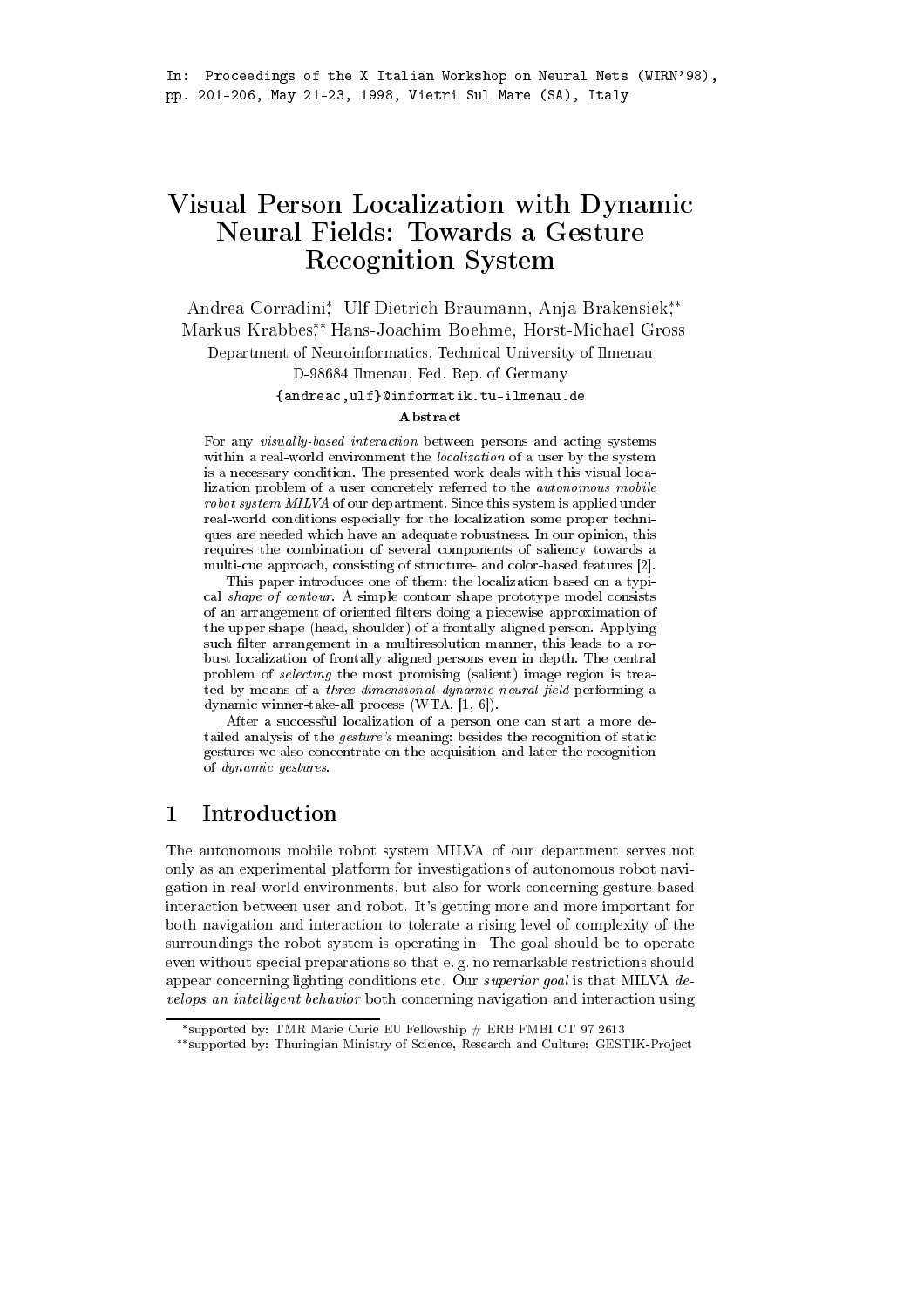an architecture consisting of elements with neural or neurally inspired mecha

MILVA can develop an active and therewith intelligent detail analysis at tention-based perception-based perception-based perception-based perception-based perception-based perceptiona priori proper saliency mechanisms available enabling a preselection of a vi sual image Consequently- for the interaction with persons we need saliency mechanisms to localize them

After the introduction of one of the used saliency mechanisms and its selec tion process with dynamic neural fields we show what follows the localization of a person a detailed visual analysis of that person Besides the recognition of static gestures we also concentrate on dynamic gestures So- the second part of the paper introduces our present results of segmenting regions of motion in visual images by means of the Poggio-Reichardt motion computation model and a following dynamic neural WTA process

#### $\overline{2}$  Arrangements of Oriented Filters for Feature Extraction

This paper introduces a contour shape based approach for saliency based on some physiological considerations as well as on psychophysical extent as on psychophysical extensive and the contract of the contract of the contract of the contract of the contract of the contract of the contract of the contract of the contract of the con independently developed an interesting similar approach While our idea refers just to the shape of head and shoul der also approach complete body of pedestrial considers the complete body of pedestrial constants of pedestria trians

Figure Schematic sketch of the arrangement of oriented filters.

with oriented receptive heads. Thus, referred to a retinal ered by a set of oriented lters A lot of investigations The visual cortex consists in several parts of cells position broad ranges of the frequency space are cov - have exposed that there is a high similarity between

the profiles of the mentioned receptive fields and two-dimensional Gabor-functions So- local operations decomposing the visual information with respect to frequency space are made Psychophysical aspects as good continuation or symmetry both belonging to the Gestalt laws- obviously describe eects which necessitate grouping mechanisms. Against this background we conceptualized the approach of arrangements of oriented filters. While fig. 1 shows the positions of the filters it does not explicitly show the respective directions. What is important is that we only use four orientations Since we do not want to discriminate an orientation in the range of  $[0, \pi)$  we should cover 45 -sectors of the frequency space. That's why the filters belonging to the arrangement do have exactly that orientation which is the most prominent caused by the con tour snape within the filter range The arrangement is applied by determining

<sup>&</sup>lt;sup>1</sup>The positioning and orientation selection of the filters is in general an optimization problem However since we use a rather coarse discrete grid and very few dierent orientationsit is not as complex so that one would be forced to use a special algorithm. If one defines an energy function there would be on principle no reason against an adaptive neural algorithm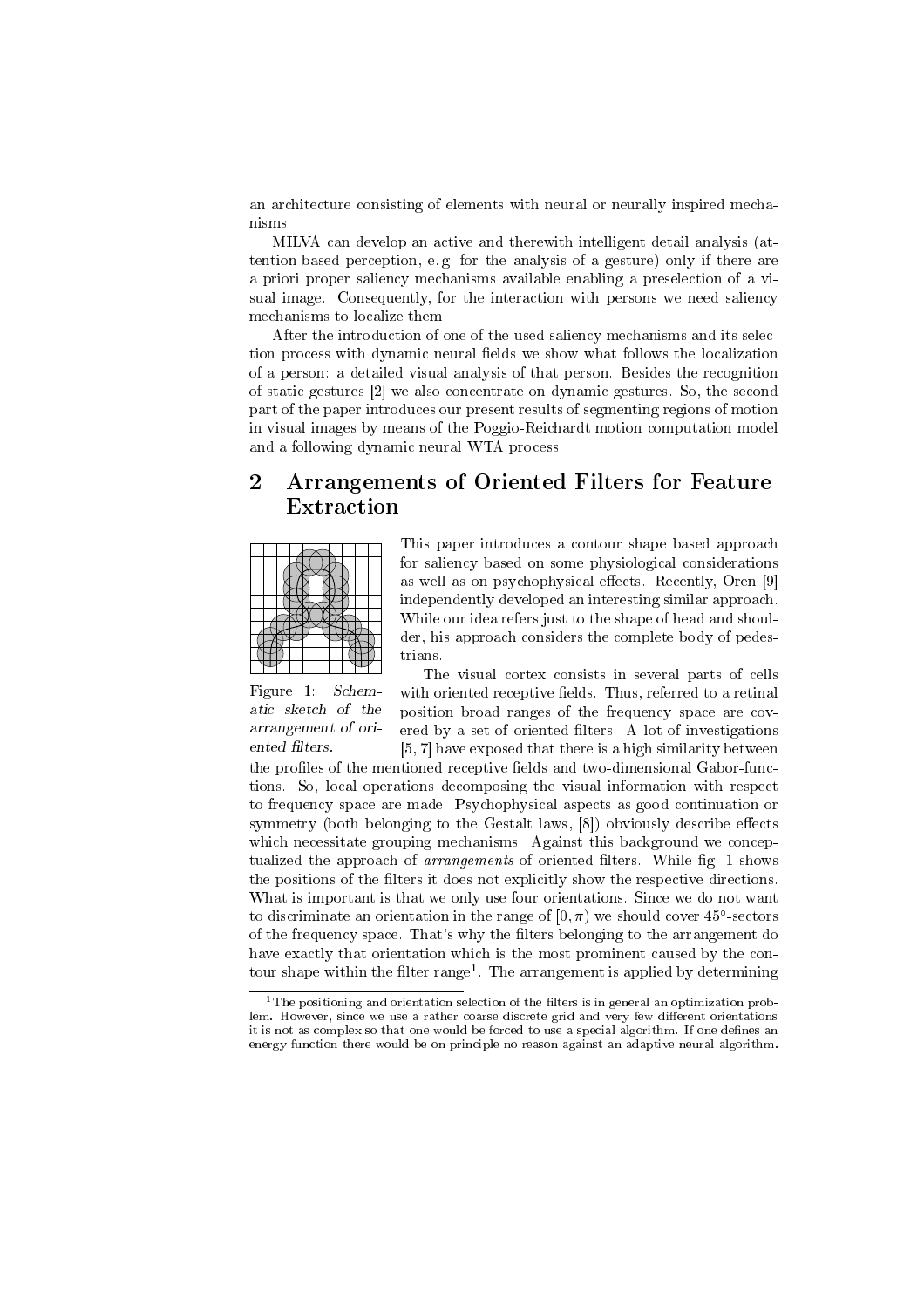whether the dominating orientation at each coordinate fits the dominating orientation of a prototype shape. As distance measure we use simply the relative Hamming distance

Gabor filters are ideal if one considers their sharpness both in position and frequency space- but have high computational costs There is a way providing a good compromise between computational cost and exactness. This is the approach of inertia tensors  $[4]$ . The direction of such tensor corresponds to that of the most dominant oriented visual structure within a certain range The computational costs are magnitudes less than those of the Gabor filters.

## Dynamic Neural Fields for Selection

To achieve a good localization a selection mechanism is needed to make a definite choice. This is not limited to a two-dimensional position. Since we use five fine to coarse resolutions we actually can localize persons even in different distances Therefore-Indian most salient therefore the most selection shows the most salient regions when the most be three-dimensional.

What do we understand by dynamic neural fields? Those fields can be described as recurrent nonlinear dynamic systems. Regarding to the selection task we need a dynamic behavior which leads to one local region of active neurons successfully competing against the others- i e the formation of one single blob of active neurons as an equilibrium state of the field. The following equation describes the system

$$
\tau \frac{d}{dt} z(\vec{r}, t) = -z(\vec{r}, t) - c_h h(t) + c_i x(\vec{r}, t) + c_l \int_N w(\vec{r} - \vec{r}') y(\vec{r}', t) d^3 \vec{r}' \quad (1)
$$

Herein  $\vec{r}$  denotes the three-dimensional coordinate of a neuron position in the  $\mathbf{x}$  is the activation of a neuron r at  $\mathbf{y}$  is the output activity. of this neuron computed as a signoidal function-  $\mathcal{L}$  and the external functioninput  $\alpha$  is the global influence the attention  $\alpha$  gathering the activity from each  $\alpha$  ${\rm neuron ~over}$  the entire field and  $w(r-r$  ) denotes the Mexican-hat function of lateral activation of neuron  $\vec{r}$  from the surrounding neighborhood  $N \subseteq \mathbb{R}^3$ .  $\sim$  constants characters characters parameters of the system of the system.



Figure 2: These pictures illustrate the localization results in an indoor environment of one pyramidal plane (48 × 36 pixels). From left to right: input image, orientation intering (v , 45 , 90 - and 155 ), inter-arrangement result, selection within a  $3D$  field of dynamic neurons.

The results of the system shall be qualitatively illustrated in fig. 2. All the images show the state of the system in a snapshot at that moment when the activity change  $\Delta y$  of the most active neuron became less than 1%. On average, the system takes of the steps the blood in the step the blood is not restricted.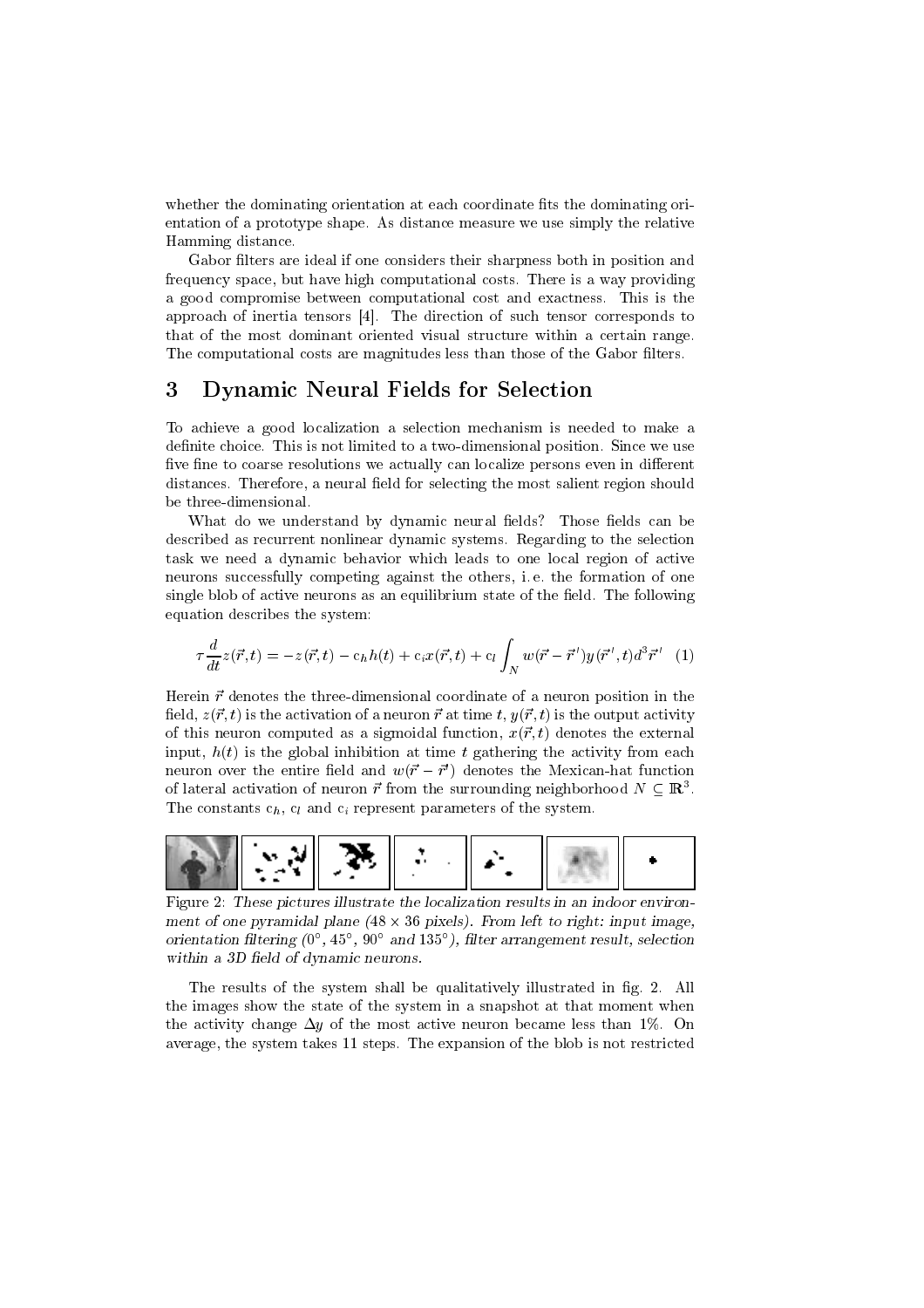to one plane To give a more precise specication of the distance of a person one should determine the center of the blob and interpolate the distance

Our presented results are exemplary- the usage of the shape of contour provides one solution for the person is the problem- problem- and the measure quite  $\sim$ different conditions. The novel approach with a three-dimensional dynamic neural field can be assessed as robust method for the selection process.

#### $\overline{4}$ Motion-based segmentation

Our goal is to build a motion-based recognition framework which can detect motion from a sequence of monocular images of a scene in which objects are in motion.

The knowledge of research in neurophysiology and psychophysics has influenced the design of vision systems particularly in recognition- interpretation and description of motion from a time-varying image sequence. In our paper we present an approach for the recognition of motion from image sequences modeling biological vision Many psychophysical experiments have shown that the human visual system is able to detect- localize and isolate a moving ob ject against a surround on the basis of motion information alone The relative move ment between an object and the ground permits both to identify its boundaries and to detect its presence [10].

Based on behavioral experiments and neurophysiological knowledge of the visual system of the y Musca domestical - And Reichardt proposed by the proposed a neural circuitry for the figure-ground discrimination by relative motion. In our work we used a neural circuitry with forward shunting inhibition like the Poggio-Reichardt's one adapted for monocular images. We computed the motion region  $R(t)$  between each sequential pair of images at time t and  $t + 1$  of a certain interval and then we summed over <sup>t</sup> in order to obtain an cumulative image named binary motion region BMR [3]. It describes those spatial regions within the sequence where motion occurred starting from the beginning of the recognition task

In order to remove the noisy regions from the detected ones we then ap plied to the BMR image a process of extraction of relevant regions by a neu rally platforms in articles in a really continued, it is platformation are the articles articles in a real  $\sim$ a WTA mechanism

Because the BMR image is twovalued- say on and o- the task the WTA has to aim at is to find that *connected* region consisting of the largest number of on-values. Because of the conditions of the images to process and the goals  $\mathcal{S}$  are an actually large the actually largest regions with the image cannot be imaginated by accomplished by the neural scheme employed for the localization task-but only by a different approach.

This and there we can also as largest region with the contract  $\mathcal{L}$ 

<sup>-</sup>The dynamic neural eld introduced in the previous section cannot treat this problembecause the blobs  $(fig. 2)$  cannot exceed some certain size (equilibrium) but the motion regions we want to segment now might be quite different depending on the kind of motion. Moreover we need a different approach dealing with binary inputs.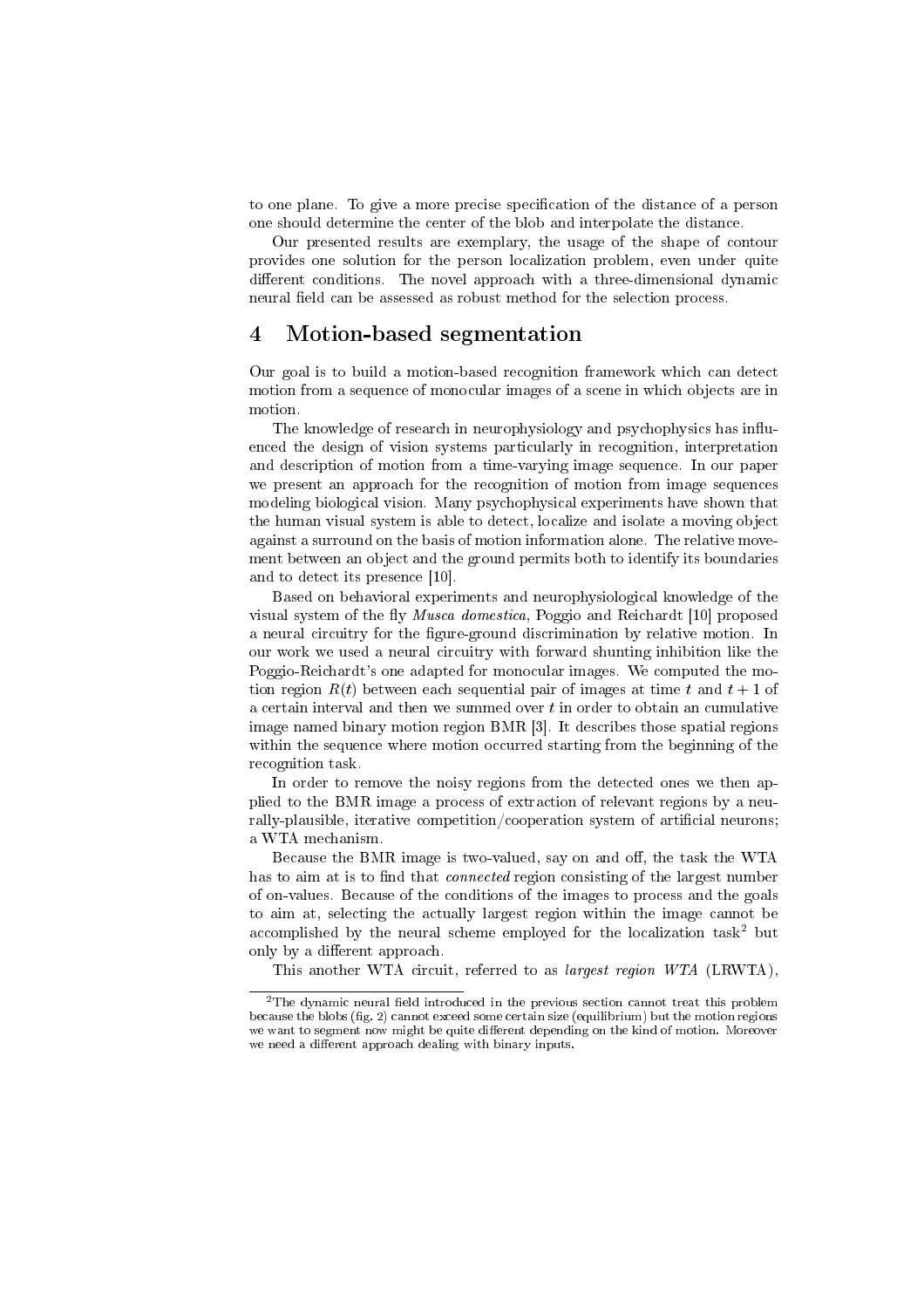is composed of a single layer of  $N$  excitatory neurons of identical type each corresponding with one single pixel of the image. The neurons are mutually connected within their neighborhood defined by excitatory synaptic strength depending on the denition of connected region We consider pixels as neigh bored in the west and they have a common edge-

In order to find the actually largest region within the image each neuron of the correspondent neural field has to collect the excitatory activity of its neighboring neurons. For the synaptic strength of each neuron we chose a  $n \times n$  separable kernel satisfying the property of symmetry, separability and unimodality To avoid attenuation or amplication the sum of the elements of the kernel is required to be 1. Because a 4-neighborhood cannot be defined through a separable kernel we circumvented this problem with the introduction of a proper function  $f(\cdot)$  of the activity. For a  $3\times 3$  separable kernel originated by  $\vec{w} = [a, b, a]$  and under the condition  $4a < b$  we defined it as follows:

$$
f(z_i(t)) = \begin{cases} 0: & z_i(t) \le 4a^2 + b^2 \\ z_i(t): & z_i(t) > 4a^2 + b^2 \end{cases} \tag{2}
$$

The dynamic of the field can be described by the following equation:

$$
z_j(t+1) = \frac{\sum_i w_{ji} f(z_i(t))}{\max_{j \in \text{Field}} \{z_j(t)\}} \cdot I_j
$$
\n(3)

where  $\mathbf{y}$  is the inner state of the neuron japon japon japon japon japon japon japon japon japon japon japon japon japon japon japon japon japon japon japon japon japon japon japon japon japon japon japon japon japon initial input value of the BMT image,  $w_{ij}$  are the synaptic strengths and  $f(\cdot)$  is a linear function which depends on the choice of the neighborhood. In addition, each element receives the original binary input  $I_i$ . It avoids that original cells without activity can contribute to the activity of the bounded region. The iterative computation of eq.  $3$  is stopped as soon as the change of two following states is below as certain threshold (stopping criterion).



Figure 3: Demonstration of the functioning of the LRWTA. From left to right: initial and final image of a sequence,  $BMR$  image from the sequence, result of the rst step of the competition cooperation task largest region was selected others are temporary suppressed), time courses of the activities of all neurons until the selection of the largest region was finished.

Beginning from the winning neuron the underlying region is segmented and its area is computed. When the measure of this area is less than a fixed percentage of the largest hitler in the largest hitler segmented region-largest hitler and considered a noisy reg and the selection task is stopped. Otherwise the region is inhibited and a new

In our paper a region is considered connected when we can reach any pixel within it onlyby moving to neighboring pixels